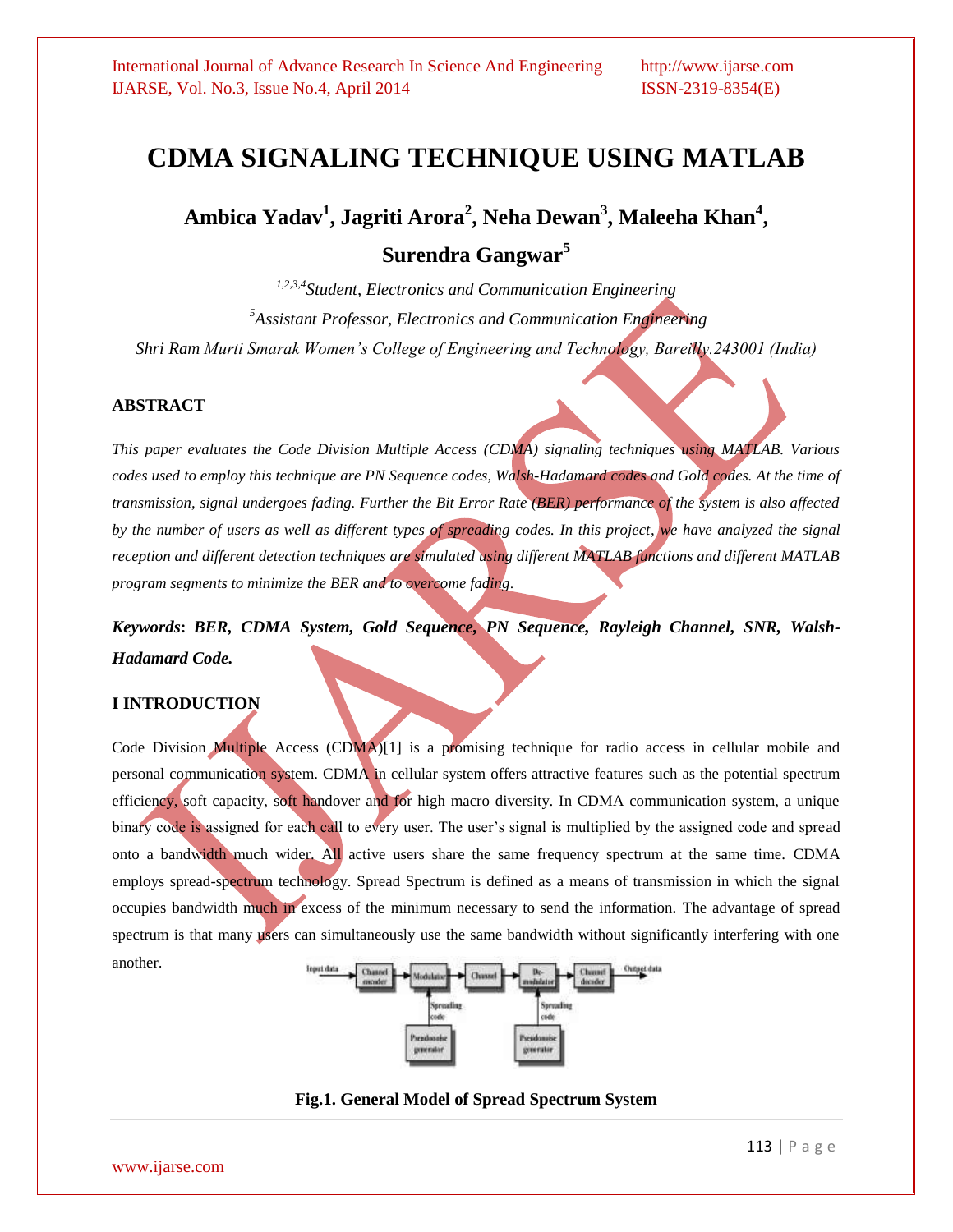### **II CDMA SIGNALING CODES**

The definition of spread spectrum mentions that the band spread is accomplished by a means of a code which is independent of the data and a synchronized reception with the code at the receiver is used for despreading and subsequent data recovery.

Various codes that are used in spread spectrum techniques are as:

- A. *Pseudo Noise Sequence*
- B. *Walsh-Hadamard codes*
- C. *Gold Code*

#### *2.1* **Pseudo Noise Sequence**

The code used for spreading the signal is a pseudorandom code that is mixed with the data to spread the signal in a statistically random matter. Thus for the spread signal to appear noiselike, the code needs to be random but reproducible. These codes are considered fast codes as they run many times the information bandwidth or data rate. These special "Spreading" codes are called "Pseudo Random" or "Pseudo Noise" codes. They are called "Pseudo" because they are not real Gaussian noise. Periodic binary sequences can be conveniently generated using linear feedback shift registers (LFSR).





#### *2.2* **Walsh-Hadamard Codes**

Walsh codes are the most common orthogonal codes used in CDMA applications. *It provides zero cross correlation among all users.* A set of Walsh codes of length n consists of n rows of an n X n Walsh matrix. Orthogonal spreading codes such as the Walsh sequences can only be used if all the users in the same CDMA channel are synchronized to the accuracy of a small fraction of one chip. Walsh-sequences have the advantage to be orthogonal, in this way we should get rid of any multi-access interference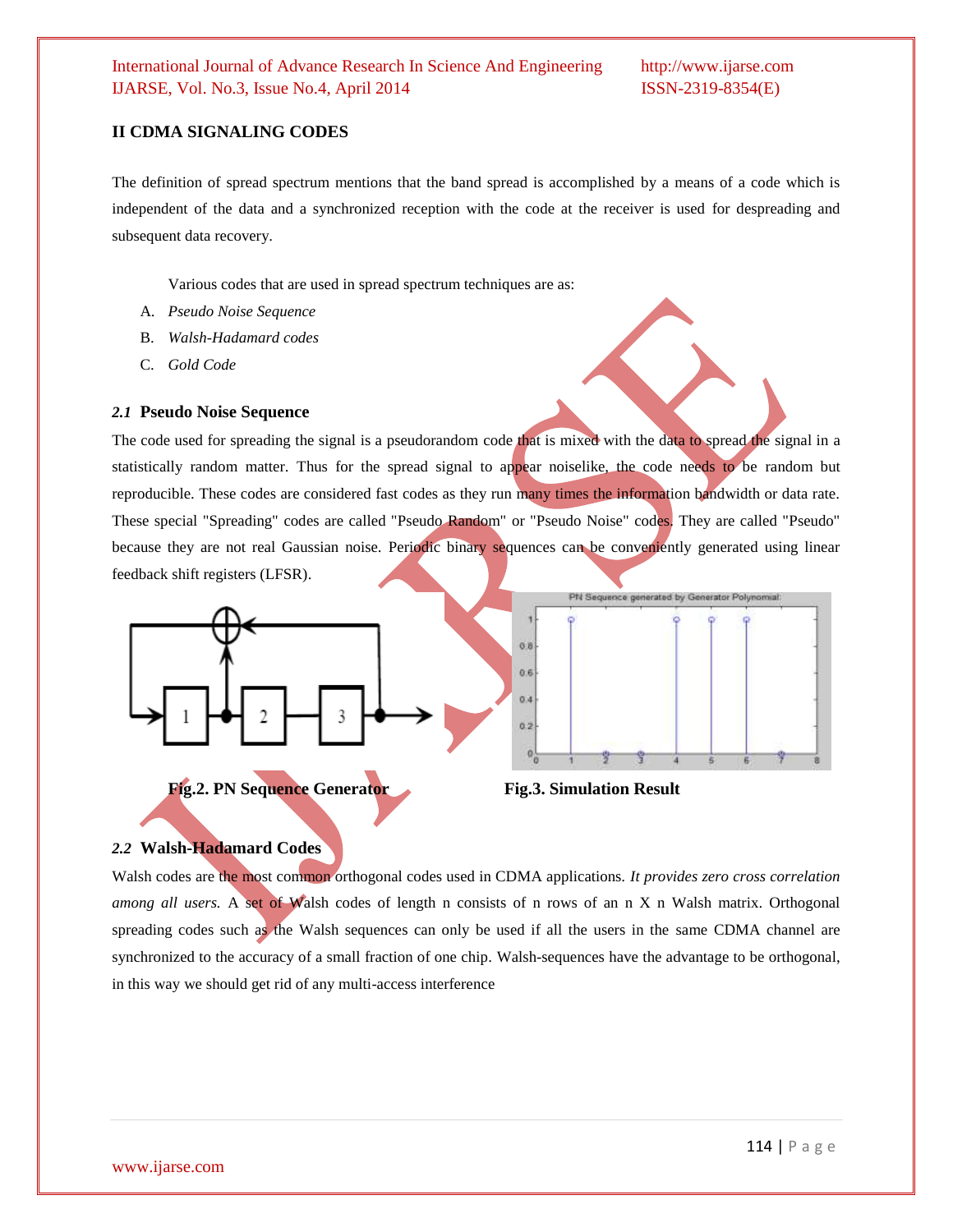$$
H_{N+1} = \begin{pmatrix} H_N & H_N \\ H_N & H_N \end{pmatrix}
$$

Where  $\overline{H_N}$  is the inverse of  $H_N$ 

|               | >> walshoodes   |  |  |  |
|---------------|-----------------|--|--|--|
|               | no. of users: 3 |  |  |  |
| $\mathbbm{1}$ |                 |  |  |  |
| 1             |                 |  |  |  |
| $\frac{1}{1}$ |                 |  |  |  |
|               |                 |  |  |  |
|               | >> walshoodes   |  |  |  |
| no. of users: |                 |  |  |  |
|               |                 |  |  |  |
|               |                 |  |  |  |
| 1             |                 |  |  |  |
| ï             |                 |  |  |  |
| ī             |                 |  |  |  |
|               |                 |  |  |  |
| î             |                 |  |  |  |
|               |                 |  |  |  |

### **Fig.4. Simulation Result**

#### *2.3 Gold Code*

For CDMA, we need to construct a family of spreading sequences, one for each which, in which the codes have well-defined cross-correlation properties. In general, m-sequences do not satisfy the criterion. One popular set of sequences that does are the Gold sequences. Gold sequences help generate more sequences out of a pair of msequences giving many more different sequences to have multiple users*.* A Gold sequence is constructed by the XOR of two m-sequences with the same clocking.



ti.  $68$ ki  $0.3$ 

ilf sodes gamerated by Generator Poly

**Fig.5. Gold Code Generator Fig.6. Simulation Result**

# **III DIRECT SEQUENCE SPREAD SPECTRUM**

The use of DSSS techniques in communication systems has grown considerably over the past decades. This is because CDMA is considered a promising technique to obtain high spectral and power efficiency in multiple access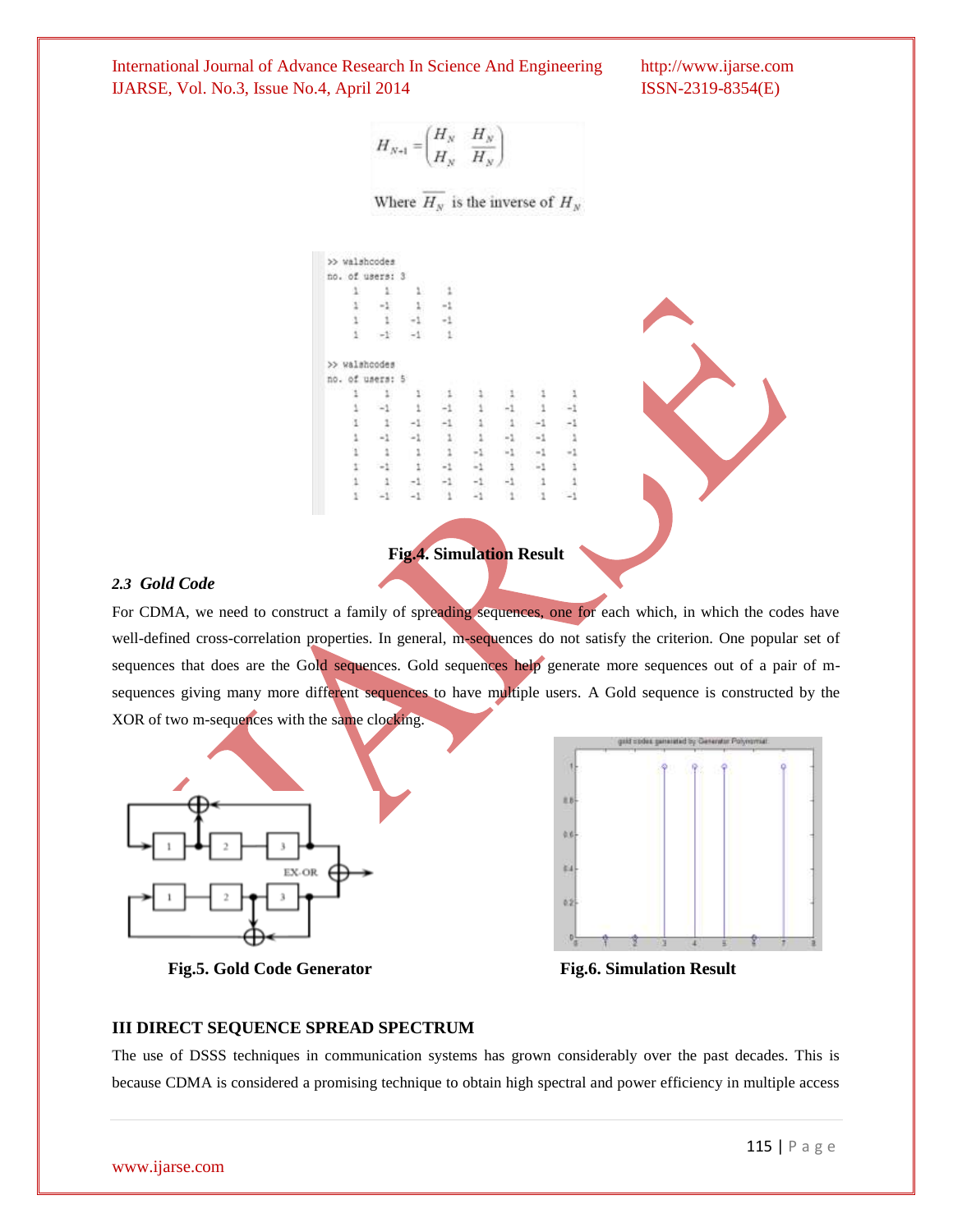applications. In Direct Sequence-Spread Spectrum the baseband waveform is XOR by the PN sequence in order to spread the signal. After spreading, the signal is modulated and transmitted.



**Fig.8. Simulation Result**

# **IV PERFORMANCE MEASUREMENT**

The criteria to measure the performance of DS-CDMA is to evaluate the bit error rate (BER) of the system over the Rayleigh channel.

# *Bit Error Rate*:

In [digital transmission,](http://en.wikipedia.org/wiki/Digital_transmission) the number of the bit errors is the number of the received [bits](http://en.wikipedia.org/wiki/Bit) of a [data stream](http://en.wikipedia.org/wiki/Data_stream) over a [communication channel](http://en.wikipedia.org/wiki/Communication_channel) that have been altered due to [noise,](http://en.wikipedia.org/wiki/Noise_(telecommunications)) [interference,](http://en.wikipedia.org/wiki/Interference_(communication)) [distortion](http://en.wikipedia.org/wiki/Distortion) or [bit synchronization](http://en.wikipedia.org/wiki/Bit_synchronization) errors. The bit error rate or bit error ratio (BER) is the number of bit errors divided by the total number of transferred bits during a studied time interval.

#### *Fading*:

Fading [2] is the rapid fluctuations of the amplitudes, phases or multipath delays of a radio signal over a short period of time or travel distance. It is caused by interference between two or more versions of the transmitted signal which arrive at the receiver at slightly different times. Rayleigh fading models assume that the magnitude of a signal that has passed through communications channel will vary randomly, or fade according to a Rayleigh distribution*.*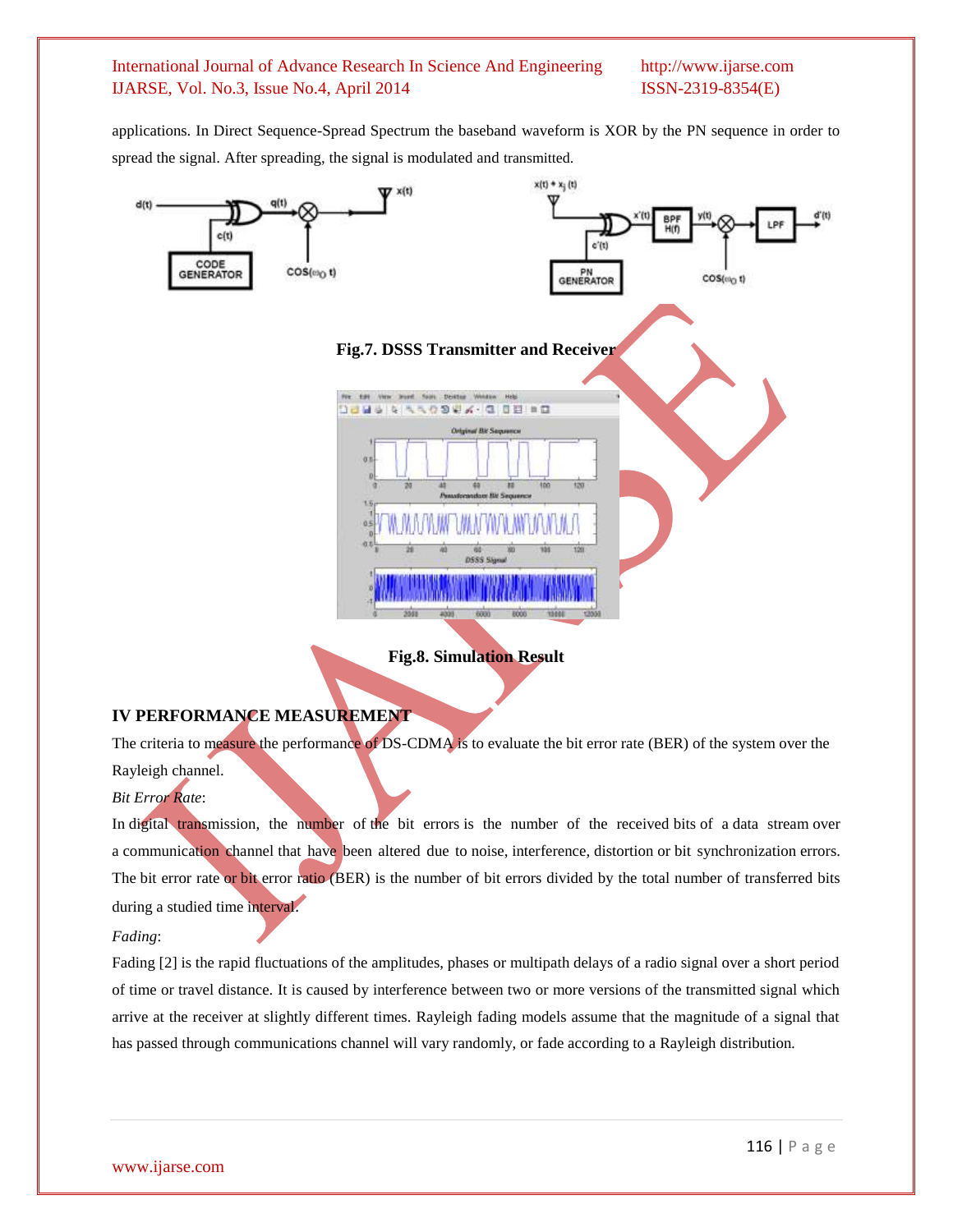

#### **Fig.9. Rayleigh Fading**

#### **V DIVERSITY TECHNIQUES [3]**

The short term multipath fading can severely reduce transmission accuracy. Diversity is an effective way to combat channel fading. Diversity improves transmission performance by making use of more than one independently faded version of the transmitted signal. If several replicas of the signal, carrying the same information, are received over multiple channels that exhibit independent fading with comparable strengths, the chances that all the independently faded signal components experience deep fading simultaneously are greatly reduced. This will significantly improve transmission accuracy as transmission errors are most likely to happen when the instantaneous SNR is low during a deep fading period. Different detection techniques employed in the proposed complementary codes (CC) based CDMA system used to detect the received signal. Detection techniques are as:

### **5.1 Selection Diversity Technique**

In selection diversity, the branch with the largest signal magnitude is selected. The receiver monitors the SNR value of each diversity channel and chooses the one with the maximum SNR value for signal detection. This technique is much easier to implement without much performance degradation, especially for the reverse link transmission where the diversity branches can be physically located at different base stations.





**Fig.10. Selection Diversity Technique Fig.11. Simulation Result**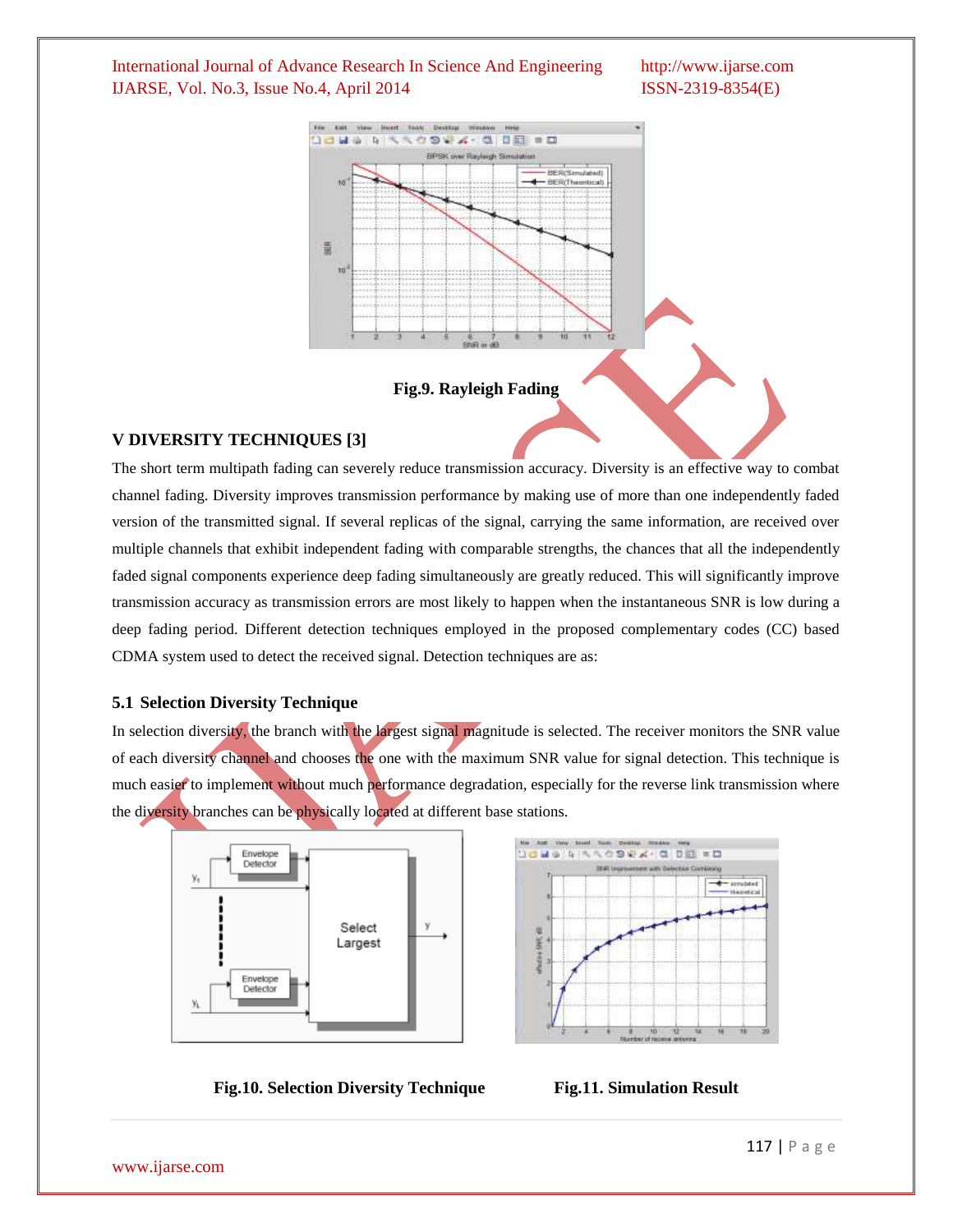# **5.2 Maximal Ratio Combining Technique**

MRC produces an output SNR equal to the sum of individual SNR. This combining technique assumes that the receiver is able to accurately estimate the amplitude fading and carrier phase distortion. In Maximal Ratio Combining (MRC), the signal all the branches are co-phased and individually weighed to provide the optimal SNR at the output. It can be shown that the output SNR is maximized when the signals in each of the diversity branches are weighed by their own envelopes. Maximal ratio combining achieves the best performance.



# **5.3 Equal Gain Combining Technique**

In Equal Gain Combining (EGC), all the signals are weighted equally after coherent detection. The coherently detected signals from all the branches are simply added and applied to the decision device. As the receiver does not need to estimate the amplitude fading, its complexity is reduced as compared with that of maximal ratio combining. The performance of EGC is only marginally inferior to the optimal maximal ratio combiner.





**Fig.14. Equal Gain Combining Technique Fig.15. Simulation Result**

www.ijarse.com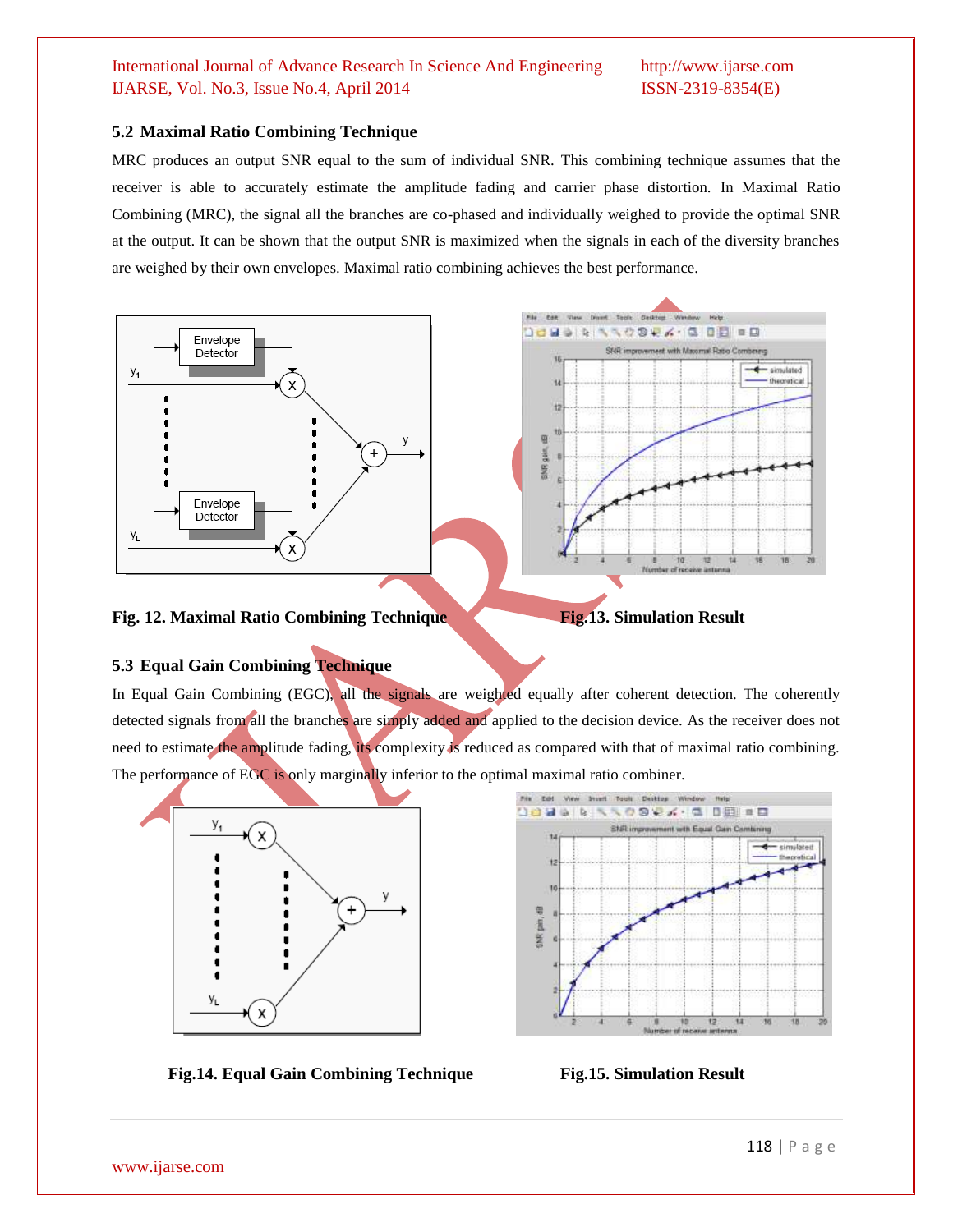Among the three combining schemes, maximal ratio combining achieves the best performance followed by equal gain combining. Thus the transmitter, channel and complementary code design must be constant. The only difference is between their receivers that employs the different detection techniques.

# **VI FREQUENCY HOPPED SPREAD SPECTRUM**

Frequency hopping[4] involves a periodic change of transmission frequency. FHSS is one of the most common forms of spread spectrum, in which frequency is not remained fixed to the specified band of the frequency. Here the carrier frequency changes from one frequency to the other at every instant of time.



**Fig.17. Simulation Result**

In FHSS, synchronization of transmitter and receiver is necessary. In case, if the receiver is not synchronized with the transmitter due to any reason, the recovery of the original information from its spread spectrum is merely impossible. By comparing the performances of both DSSS and FHSS techniques relative to a few